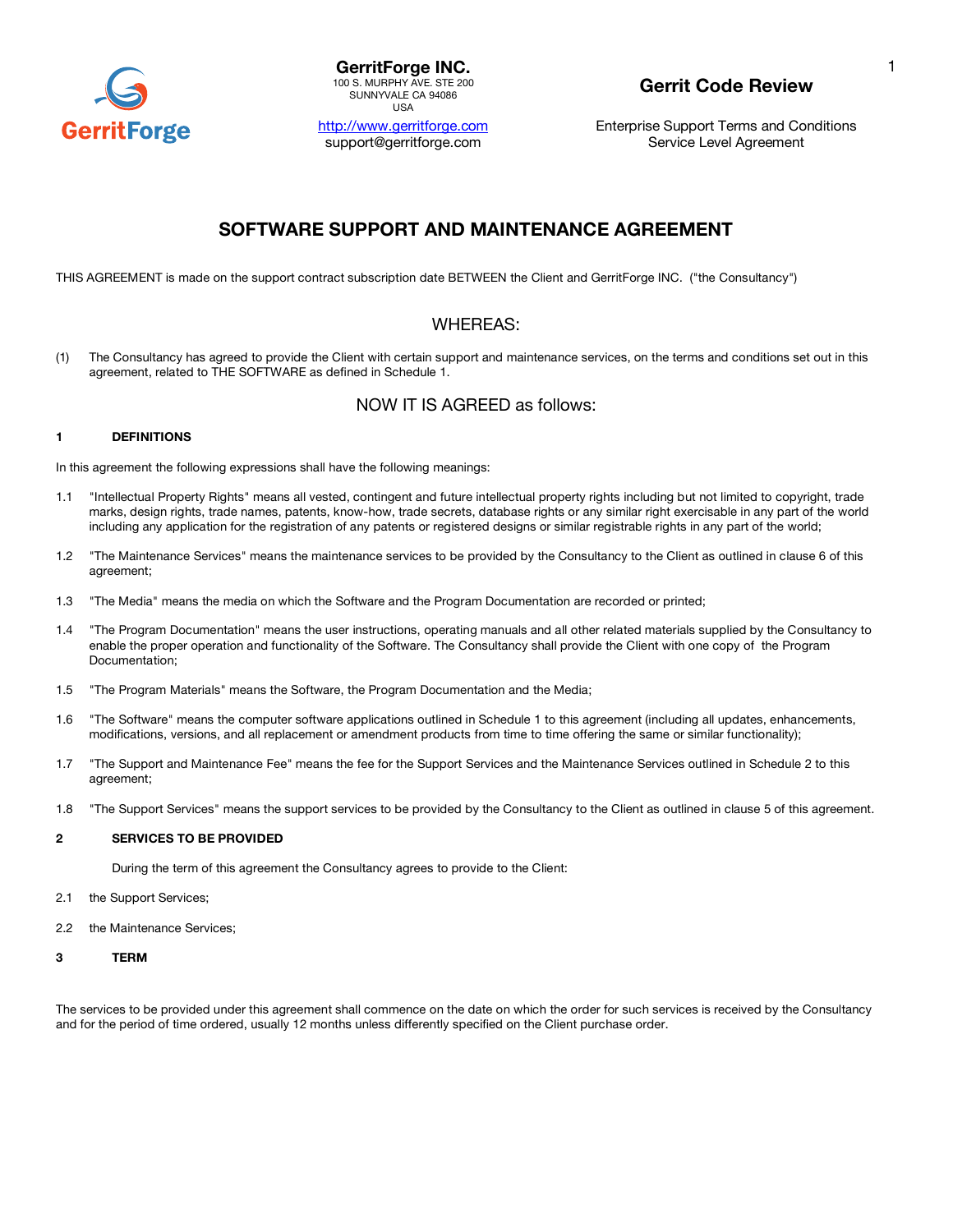

**GerritForge INC.** 100 S. MURPHY AVE. STE 200 SUNNYVALE CA 94086 USA

## http://www.gerritforge.com support@gerritforge.com

# **Gerrit Code Review**

Enterprise Support Terms and Conditions Service Level Agreement

### **4 PAYMENT**

- 4.1 The Support and Maintenance Fee shall be paid by the Client in accordance with Schedule 2 to this agreement. The Support and Maintenance Fee is exclusive of any applicable VAT. No support shall be provided until the Consultancy has received payment in accordance with Schedule 2.
- 4.2 Any charges to be paid by the Client under this agreement shall be paid within 45 calendar days of receipt by the Client of the Consultancy's invoice.
- 4.3 The Consultancy shall have the right to charge interest on overdue invoices at a rate of 3% per annum from time to time in force from the date when payment becomes due from day to day until the date of payment.
- 4.4 The Consultancy shall be entitled to increase the Support and Maintenance Fee in accordance with any change in the Consultancy's standard scale of charges by giving to the Client not less than 90 days prior written notice.

### **5 GENERAL TERMS**

- 5.1 During the term of this agreement the Consultancy shall provide support and maintenance services to the Client as follows:
- 5.1.1 Technical support is provided to Client paying account holders and is only available via email (support@gerritforge.com) on a 24h x 5d basis, Monday through Friday.
- 5.1.2 Support is only available in English.
- 5.2 The Client shall supply to the Consultancy a detailed description of any fault requiring support services and the circumstances in which it arose, and shall submit sufficient material and information to enable the Consultancy's support staff to duplicate the problem.

#### **6 SUPPORT AND MAINTENANCE TERMS**

During the term of this agreement the Consultancy shall provide the following support and maintenance services to the Client:

- 6.1 Error Correction
- 6.1.1 The Consultancy shall ensure that all faults in the Software shall be classified and handled as shown below. Failures shall be classified as to the severity that they have on the working system. The severity classification shall be used to determine the response time for returning the system to its fully operational state. The severity classification shall be:
- (i) Class P1: Emergency. Any Software problem resulting in complete outage or loss of service or functionality;
- (ii) Class P2: Urgent. Any Software problem that reduces software service and functionality, system security or data integrity, or which represents a serious threat to service;
- (iii) Class P3: Non-urgent. Low level Software or procedural problems requiring resolution in defined time scales;
- (iv) Class P4: Low. Other low level Software or procedural problem.

6.1.2 The following targets shall be adopted by the Consultancy, depending on the support level, for answering via e-mail with an initial technical suggestion, workaround and/or solution:

### **Silver Support level (Mon-Fri / 9:00 – 18:00 PST / excluding Bank Holidays)**

- Class P1: 24h after the Consultancy has received all Software logs and configs
- Class P2: 5 working days after the Consultancy has received all Software logs and configs
- Class P3: 30 working days after the Consultancy has received all Software logs and configs
- Class P4: As soon as possible, based on the Consultancy availability or by one of the next Software releases

#### **Gold Support level (Mon-Fri / excluding Bank Holidays)**

Class P1: 8h after the Consultancy has received all Software logs and configs

Class P2: 24h after the Consultancy has received all Software logs and configs

Class P3: 5 working days after the Consultancy has received all Software logs and configs

Class P4: 30 working days after the Consultancy has received all Software logs and configs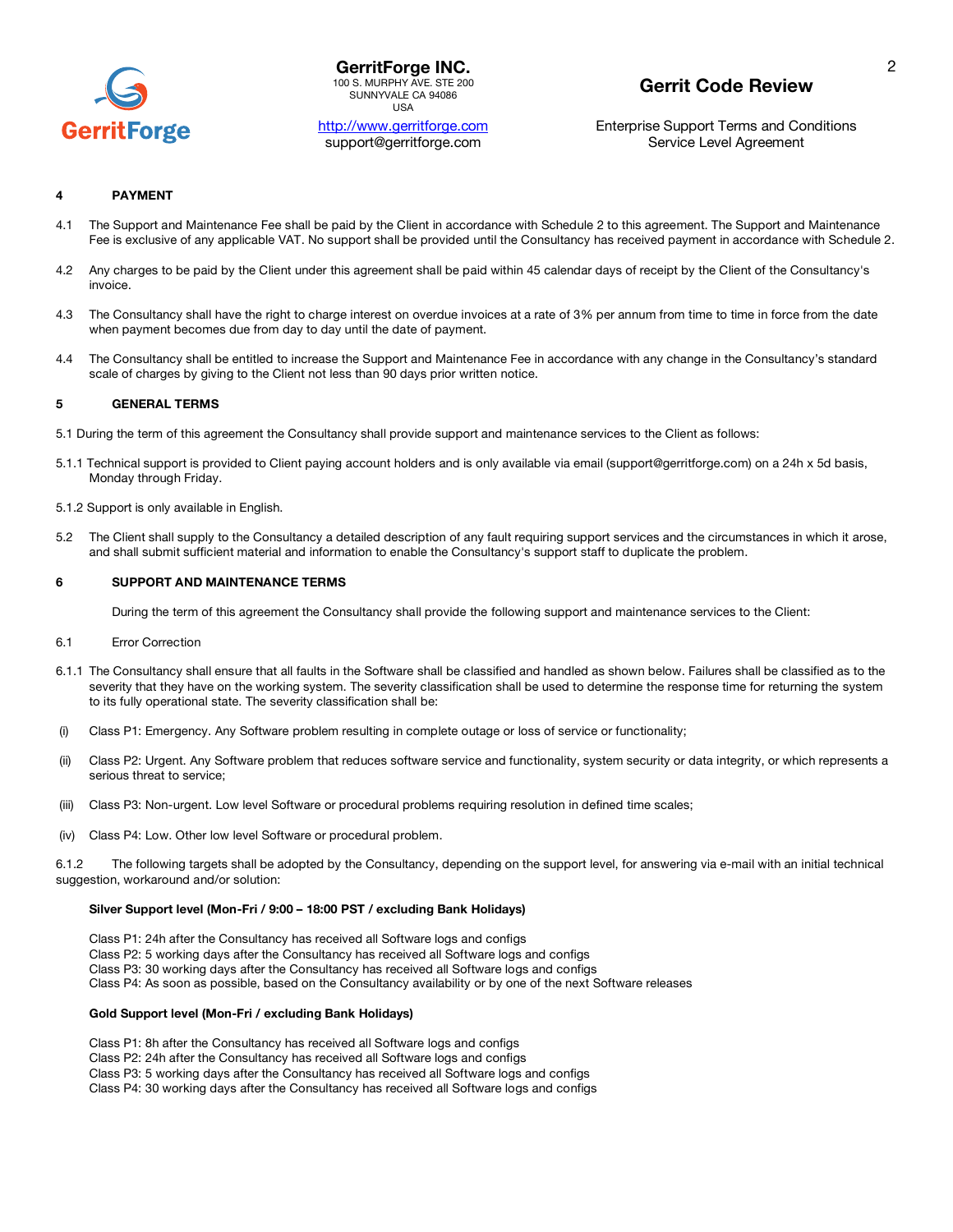

**GerritForge INC.** 100 S. MURPHY AVE. STE 200 SUNNYVALE CA 94086 USA

http://www.gerritforge.com support@gerritforge.com

# **Gerrit Code Review**

Enterprise Support Terms and Conditions Service Level Agreement

6.1.3 The following targets shall be adopted by the Consultancy, depending on the support level, for answering via e-mail, phone or chat, with an initial technical suggestion, workaround and/or solution:

#### **Platinum Support level (24h / 365 days including Bank Holidays)**

Class P1: 4h, via e-mail, phone or chat, after the Consultancy has received all Software logs and configs Class P2: 8h, via e-mail, phone or chat, after the Consultancy has received all Software logs and configs Class P3: 24h, via e-mail after the Consultancy has received all Software logs and configs Class P4: 5 working days, via e-mail, after the Consultancy has received all Software logs and configs

- 6.1.4 The Client shall determine the severity of classification of faults as they arise.
- 6.1.5 The error correction service referred to in this clause 6.1 shall not apply to any version of the Software prior to the release V2.8 or to unstable or "master" development release or to defects or errors resulting from any unauthorised modification or incorrect use of the current release (including use of the current release on or with faulty equipment or programs used in conjunction with the current release or on or with equipment (other than such computer equipment on which the Software is installed and in operational use) or programs not supplied by or approved in writing by the Consultancy, provided that for this purpose any programs designated for use with the current release in the Specification shall be deemed to have the written approval of the Consultancy).
- 6.1.6 The Client shall be charged in accordance with the Consultancy's current standard scale of charges for any services provided by the Consultancy at the request of the Client which are excluded under clause 6.1.5 or which the Consultancy finds are unnecessary.

#### 6.2 Releases

- 6.2.1 The Gerrit Community (https://groups.google.com/forum/#!forum/repo-discuss) informs the Client promptly of any improved version of the Software released from time to time and shall provide to the Client as soon as reasonably practicable the download link of the new release in machine-readable form together with the Program Documentation.
- 6.3 Technical Advice
- 6.3.1 Technical advice will be provided by the Consultancy to resolve any difficulties or questions the Client may have with regard to the use of any current release. Such technical advice shall be provided by e-mail through support@gerritforge.com or via community-based forum at https://groups.google.com/forum/#!forum/repo-discuss.

## **7 EXCLUSIONS**

- 7.1 The Consultancy shall not be obliged to provide Support Services or Maintenance Services in respect of:
- 7.1.1 any software other than the Software;
- 7.1.2 defects or errors resulting from any unauthorised modification of the Software or the equipment on which the Software is installed and in operational use;
- 7.1.3 defects or errors resulting from incorrect use of the Software (including use of the Software on faulty equipment or with computer hardware, operating systems or other supporting software other than those specified in the Program Documentation); and
- 7.1.4 any programs not supplied by or approved in writing by the Consultancy.
- 7.1.5 any Open-Source Software component included and/or used in the Software (other than the Software OpenSource code published on https://gerrit-review.googlesource.com/#/admin/projects/gerrit).
- 7.2 The Client shall be charged in accordance with the Consultancy's current standard scale of charges for any Support Services and Maintenance Services provided by the Consultancy at the request of the Client which are excluded under clause 7.1.
- 7.3 Where a new version of the Software has been available to the Client the Consultancy reserves the right to discontinue the Support Services and Maintenance Services for any prior version of the Software.
- 7.4 The Consultancy shall not be obliged to make modifications or provide support in relation to the Client's computer hardware, operating system software, or third party application software or any data feeds or external data.

#### **8 CLIENT'S UNDERTAKINGS**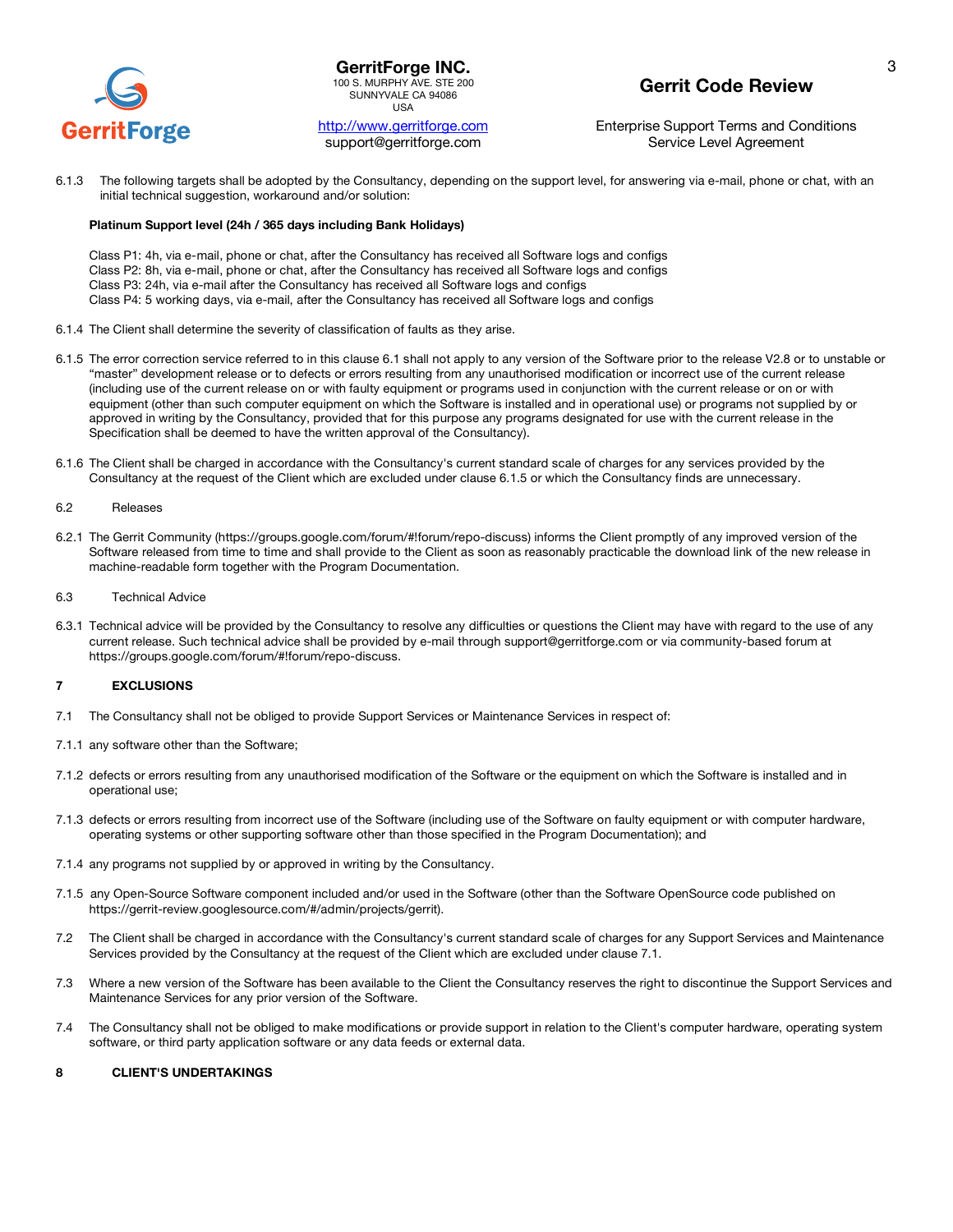

http://www.gerritforge.com support@gerritforge.com

## **Gerrit Code Review**

Enterprise Support Terms and Conditions Service Level Agreement

- 8.1 The Client undertakes not to alter or modify the Program Materials in any way whatsoever, nor to permit the whole or any part of the Software to be combined with, or become incorporated in, any other programs.
- 8.2 The Client undertakes during the continuance of the support period to:
- 8.2.1 comply with all reasonable instructions of the Consultancy with regard to the use of the Program Materials;
- 8.2.2 maintain an accurate and up-to-date record of all copies of the Program Materials and shall produce such record to the Consultancy on request from time to time.

#### **9 WARRANTIES**

- 9.1 The Consultancy warrants that the services to be supplied under this agreement will be carried out with reasonable skill and care by suitably qualified personnel.
- 9.2 Unless expressly provided in this agreement all other guarantees, representations and warranties of any kind, whether express or implied, including, without limitation, the implied warranties of satisfactory quality, merchantability and fitness for a particular purpose or ability to achieve a particular result are hereby excluded, so far as such exclusion or disclaimer is permitted under the applicable law.
- 9.3 It shall be the responsibility of the Client to ensure that the facilities and functions described in the Specification meet its requirements.
- 9.4 In the event of any breach of any warranty in this agreement, the Consultancy shall, as the Client's sole remedy, remedy such breach and if the Consultancy is unable to remedy such breach, the Consultancy shall refund any fees paid for the year in which the services, the subject of such claim, were supplied and this agreement shall immediately terminate.
- 9.5 The Consultancy shall use its reasonable endeavours to correct any errors but does not warrant that all such errors can and will be corrected.
- 9.6 In the event of any breach of any warranty the Client must notify the Consultancy within 3 months in order to benefit from the remedy mentioned above.

#### **10 INDEMNITY**

Without prejudice to any other rights or remedies available to the Client, the Consultancy shall indemnify the Client for personal injury or death, and against all loss of or damage to any tangible Client property, caused by the negligence of the Consultancy or its employees or agents in relation to the performance of their duties under this agreement.

#### **11 LIMITATION OF LIABILITY**

- 11.1 Subject to clause 11.3, in no event shall the Consultancy be liable for any damages, including loss of business, loss of opportunity, loss of data, loss of profits or for any other indirect or consequential loss or damage whatsoever that is an indirect or secondary consequence of any act or omission of the Consultancy whether such damages were reasonably foreseeable or actually foreseen.
- 11.2 Subject to clause 11.3, the total liability of the Consultancy to the Client under this agreement shall not exceed the greater of either:
- 11.2.1 125% of the total of all sums paid or due to the Consultancy under this agreement.
- 11.3 Nothing in this agreement shall exclude or limit the liability of the Consultancy for fraudulent misrepresentation or for death or personal injury resulting from the negligence of the Consultancy or its employees or agents.

## **12 CONFIDENTIALITY**

- 12.1 Either party receiving information ("the Recipient") from the other marked "confidential" or which may reasonably be supposed to be confidential, including, without limitation, information contained in the Program Materials, the Specification and other information supplied by the Client or Consultancy, shall not without the other's prior written consent use such information except for the purposes of this agreement or disclose such information to any person other than to their own employees or agents who have a need to know.
- 12.2 Clause 12.1 shall not apply to information that is lawfully known to the Recipient at the time of disclosure or which is already public knowledge or becomes so at a future date (otherwise than as a result of a breach of this clause) or which is ordered to be disclosed to a regulatory body or a court of competent jurisdiction.
- 12.3 The Recipient shall ensure that any person referred to in clause 12.1 is bound by similar confidentiality terms to those in this clause 12.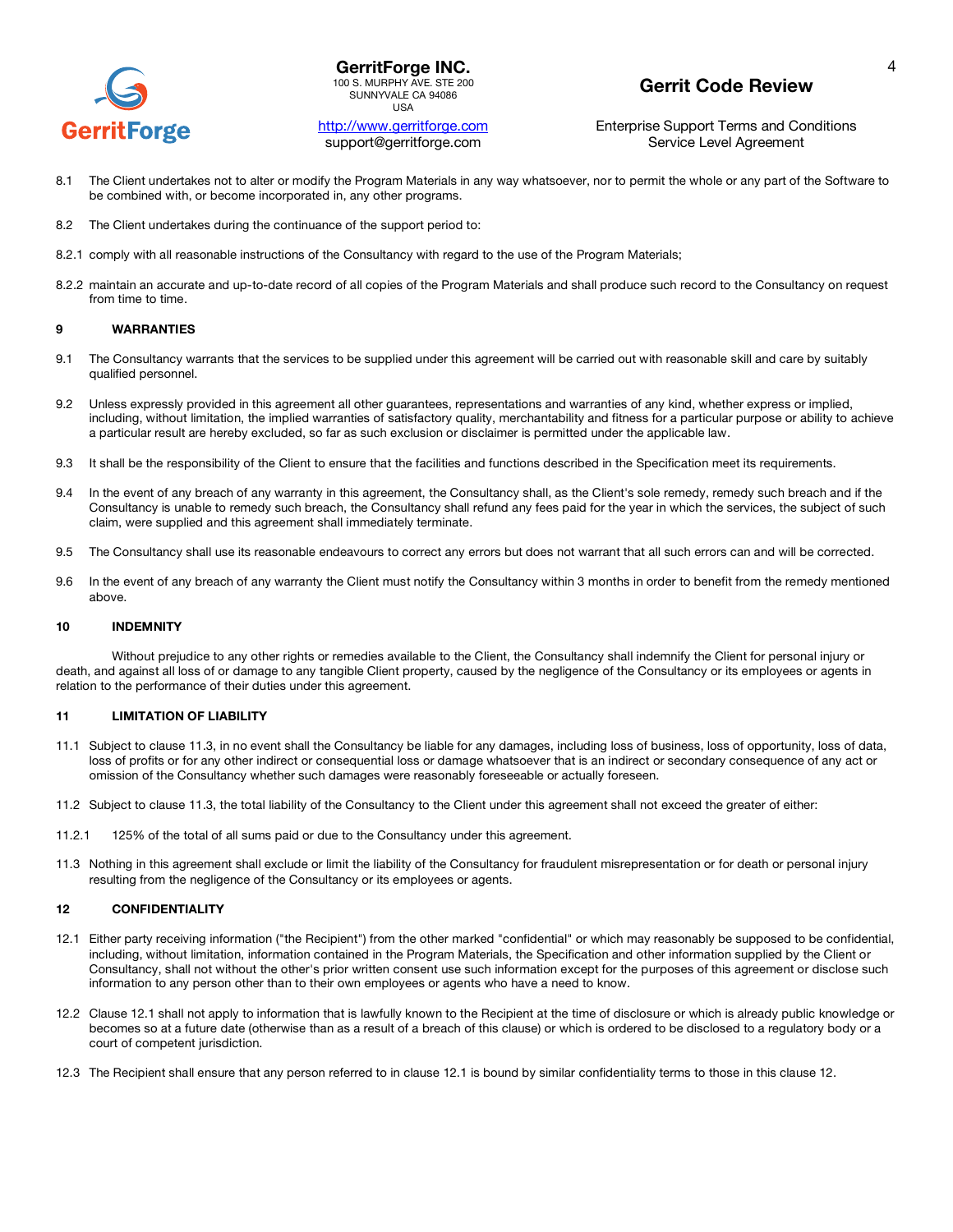

**GerritForge INC.** 100 S. MURPHY AVE. STE 200 SUNNYVALE CA 94086 USA

## http://www.gerritforge.com support@gerritforge.com

# **Gerrit Code Review**

Enterprise Support Terms and Conditions Service Level Agreement

12.4 The confidentiality terms in this clause 12 shall remain in full force and effect during the term of this agreement and upon the termination of the Licence or this agreement.

### **13 TERMINATION**

- 13.1 If the Client permanently discontinues the use of the Program Materials or commits a material breach or persistent breaches of this agreement, and in the case of a breach which is capable of being remedied, fails to remedy the breach within 14 days of written notice from the Consultancy to do so, then the Consultancy may terminate this agreement forthwith on giving written notice to the Client. The Client shall not be entitled to any refund of the Support and Maintenance Fee or any part thereof that has been paid.
- 13.2 Either party may terminate this agreement at any time by giving at least 60 days' prior written notice to the other.

### **15 FORCE MAJEURE**

Neither party shall be liable to the other party for any delay or failure to perform any of its obligations under this agreement if the delay or failure results from events or circumstances outside its reasonable control, and the party shall be entitled to a reasonable extension of its obligations after notifying the other party in writing of the nature and extent of such events. If such circumstances continue for a continuous period of more than 28 days, either party may terminate this agreement by written notice to the other party.

#### **16 ASSIGNMENT**

This agreement is personal to the parties and neither this agreement nor any rights, licences or obligations under it may be assigned by either party without the prior written approval of the other party.

#### **17 WAIVER**

Failure or neglect by either party to exercise any of its rights or remedies under this agreement will not be construed as a waiver of that party's rights nor in any way affect the validity of the whole or part of this agreement nor prejudice that party's right to take subsequent action.

#### **18 SEVERANCE**

If any provision of this agreement is held invalid, illegal or unenforceable for any reason by any court of competent jurisdiction such provision shall be severed and the remainder of the provisions hereof shall continue in full force and effect as if this agreement had been agreed with the invalid illegal or unenforceable provision eliminated.

#### **19 NOTICES**

Any notice to be given by either party to the other may be sent by either email, fax or recorded delivery to the most recent email address, fax number or address notified to the other party, and if sent by email shall unless the contrary is proved be deemed to be received on the day it was sent or if sent by fax shall be deemed to be served on receipt of an error free transmission report, or if sent by recorded delivery shall be deemed to be served 2 days following the date of posting.

### **20 ENTIRE AGREEMENT**

This agreement contains the entire agreement between the parties relating to the subject matter and supersedes any previous agreements, arrangements, undertakings or proposals, oral or written. This agreement may be varied only by a document signed by both parties.

### **21 GOVERNING LAW AND JURISDICTION**

This agreement shall be governed by and construed in accordance with the law of the State of California – United States of America - and the parties submit to the exclusive jurisdiction of the courts of the State of California.

## SCHEDULE 1

#### **THE SOFTWARE – Gerrit Code Review Ver. 2.8 or later**

Gerrit Code Review (https://code.google.com/p/gerrit) is an OpenSource web based code review system, facilitating online code reviews for projects using the Git version control system.

Gerrit makes reviews easier by showing changes in a side-by-side display, and allowing inline comments to be added by any reviewer.

Gerrit simplifies Git based project maintainership by permitting any authorized user to submit changes to the master Git repository, rather than requiring all approved changes to be merged in by hand by the project maintainer. This functionality enables a more centralized usage of Git.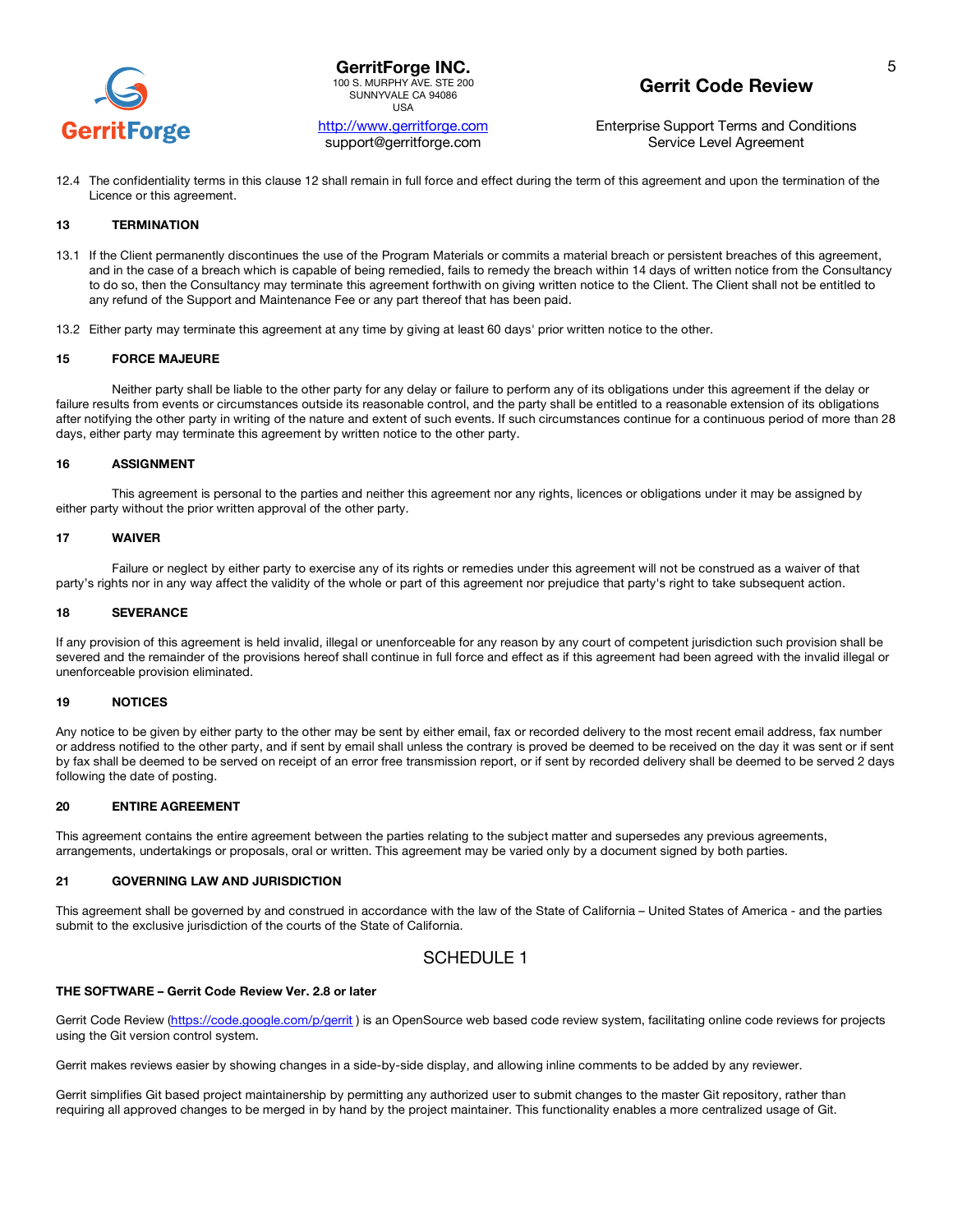

**GerritForge INC.**<br>
100 S. MURPHY AVE. STE 200<br>
SUNNYVALE CA 94086 USA

http://www.gerritforge.com support@gerritforge.com

# **Gerrit Code Review**

Enterprise Support Terms and Conditions Service Level Agreement

Gerrit is released under software license Apache License 2.0 http://www.apache.org/licenses/LICENSE-2.0

The additional Gerrit plugins (https://gerrit-review.googlesource.com/#/admin/projects/?filter=plugins) are NOT considered as part of the Software unless specifically mentioned in the Client purchase order.